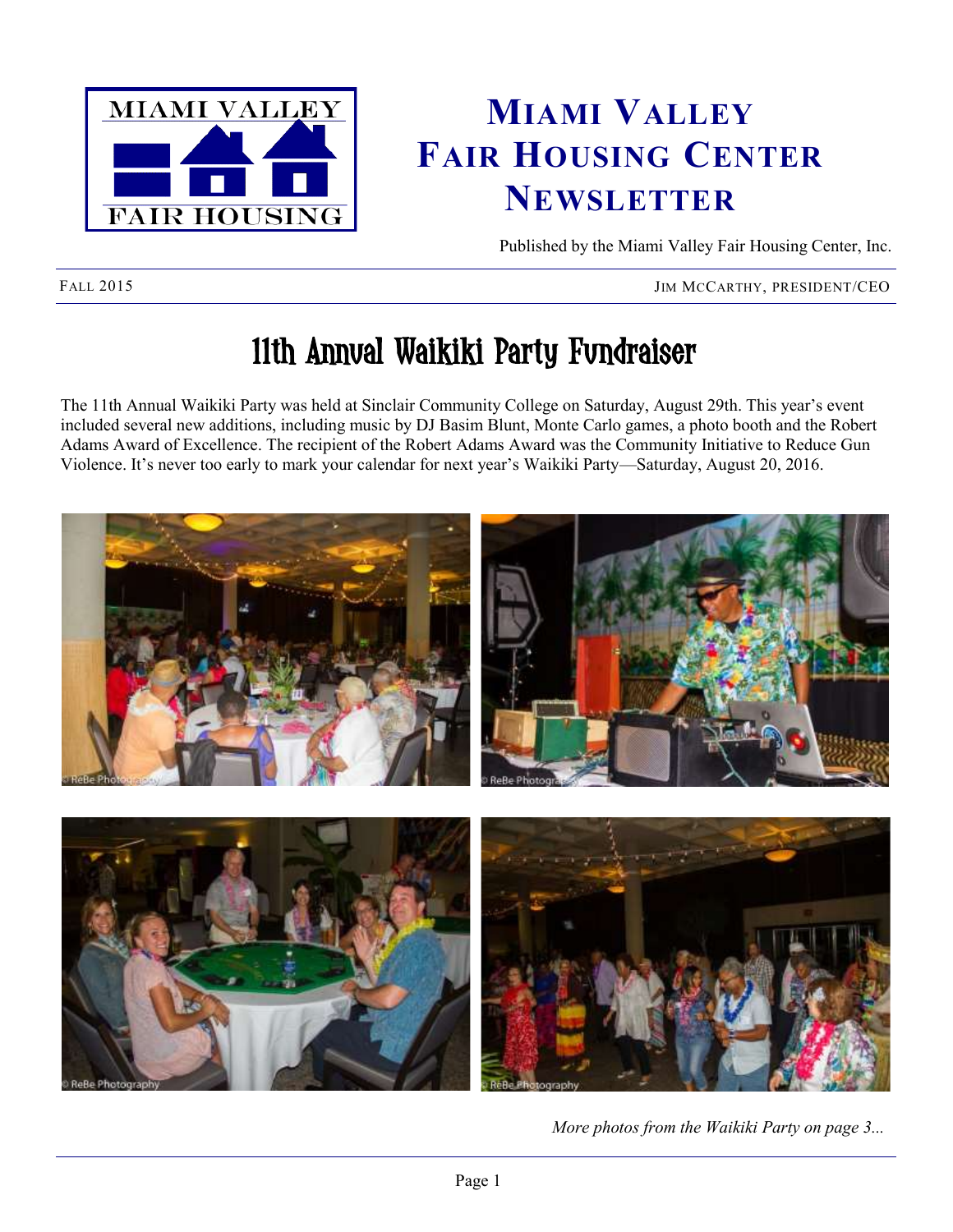

Fair Housing webinars 10:00 AM Eastern Featuring; John Zimmerman, Vice President Miami Valley Fair Housing Center

# **Need Continuing Education Credits? Sign up for a Webinar!**

On the third Thursday of every month at 10:00 AM Eastern, the [Greater Dayton Apartment Association](http://www.gdaa.org) will offer a onehour fair housing webinar featuring Miami Valley Fair Housing Center vice president John Zimmerman. Each class qualifies for Continuing Education Credit (CEC) from the National Apartment Association.

The cost of each webinar is \$10, payable via PayPal once you have registered online.

Topics and Registration Links:

| October 15, 2015  | <b>Fair Housing Tips on Welcoming Service Animals</b>  |
|-------------------|--------------------------------------------------------|
| November 19, 2015 | <b>Fair Housing and Screening Applicants</b>           |
| December 17, 2015 | Fair Housing Tips for Welcoming Families with Children |

# **National property management company settles housing discrimination complaint**

This September, the Connecticut Fair Housing Center (CFHC), the Fair Housing Center of Central Indiana (FHCCI), and the Miami Valley Fair Housing Center (MVFHC) announced that they have settled a fair housing complaint against TGM Associates, a New York-based property management company that owns and operates apartment complexes throughout the United States.

In their complaint filed with the U.S. Department of Housing & Urban Development in November 2014, the groups alleged that TGM had engaged in systemic discrimination against families with children across five properties evaluated in three states by enforcing an occupancy policy of no more than two people per bedroom in each apartment, regardless of the unit's square footage or whether that unit has a den, office, loft, or other feature that could provide an additional bedroom or living area for a child.

"Where a family lives dictates the parent's access to employment, the children's access to good schools, and the family's access to grocery stores, healthcare, and other vital services," said Jim McCarthy, President and CEO of the Miami Valley Fair Housing Center. "And so we are very pleased that we were able to reach a resolution of our complaint and thus ensure equal housing opportunities for people throughout our region."

The complaint alleged that every apartment complex that was evaluated unlawfully refused to rent units to families with children. According to the complaint, overly restrictive occupancy standards impact the ability of families with children to find affordable, safe housing in neighborhoods of their choice.

The settlement represents the resolution of a systemic investigation that was conducted by CFHC, FHCCI, and MVFHC into the five TGM properties located in their respective states. The properties named in the complaint were TGM Waterford Commons in Manchester, Connecticut; TGM Avalon Lake, TGM Shadeland Station, and TGM Autumn Woods in Indianapolis, Indiana; and TGM Meadow View in Columbus, Ohio.

The U.S. Department of Housing & Urban Development did not make a determination as to the validity of the allegations and TGM denied the allegations and admitted no wrongdoing, but agreed to settle the claims by entering into a Conciliation Agreement with HUD and the private fair housing groups.

"Families with children need access to quality housing in a variety of locations. By agreeing to do away with its 2 person per bedroom rule, TGM has recognized the important role they play in providing that access," said Erin Kemple, Executive Director of the Connecticut Fair Housing Center.

"Resolution of this complaint will enhance housing opportunities available to families with children," said Amy Nelson, Executive Director of the Fair Housing Center of Central Indiana. "We appreciate TGM's attention to this matter and look forward to working with them in the future."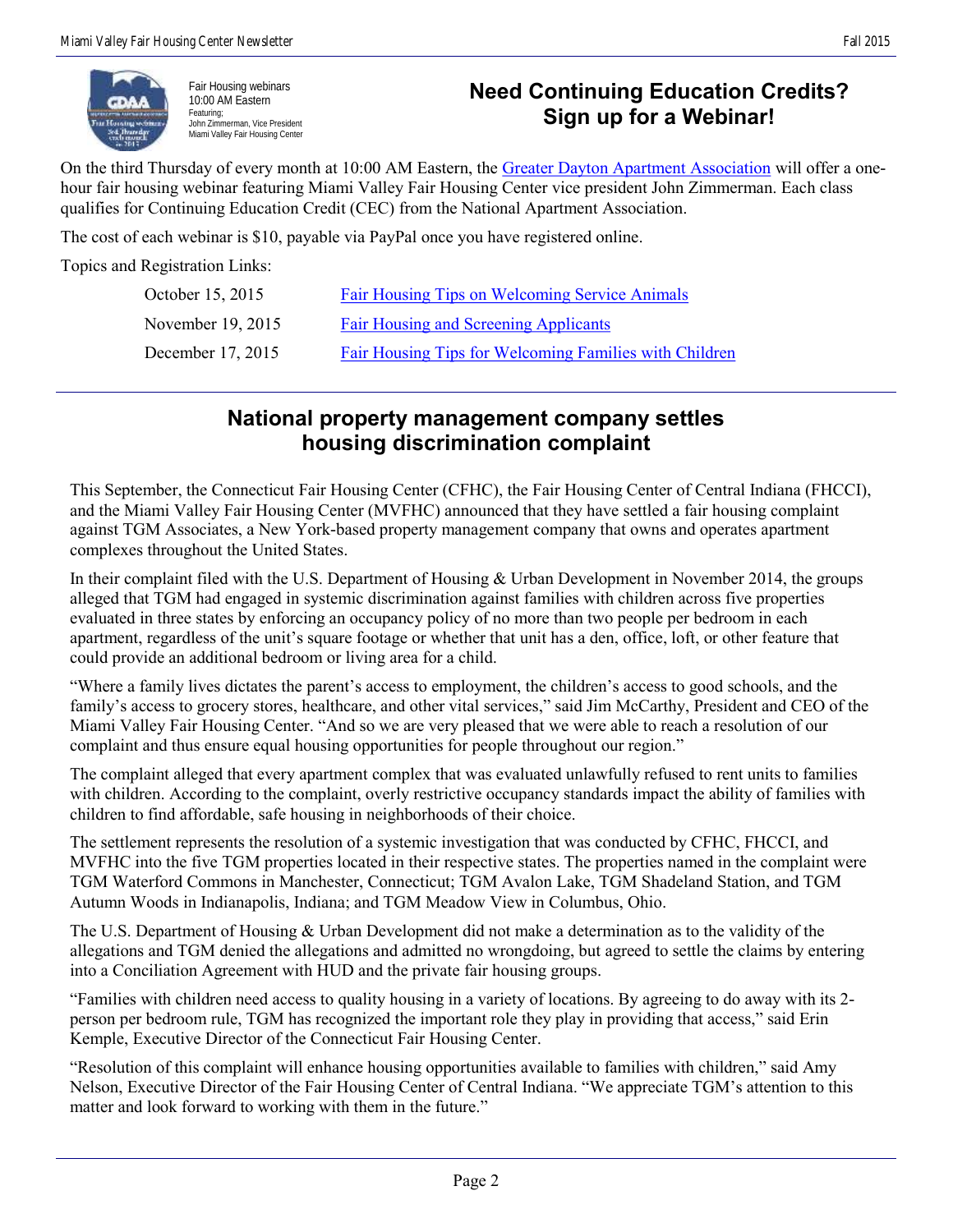